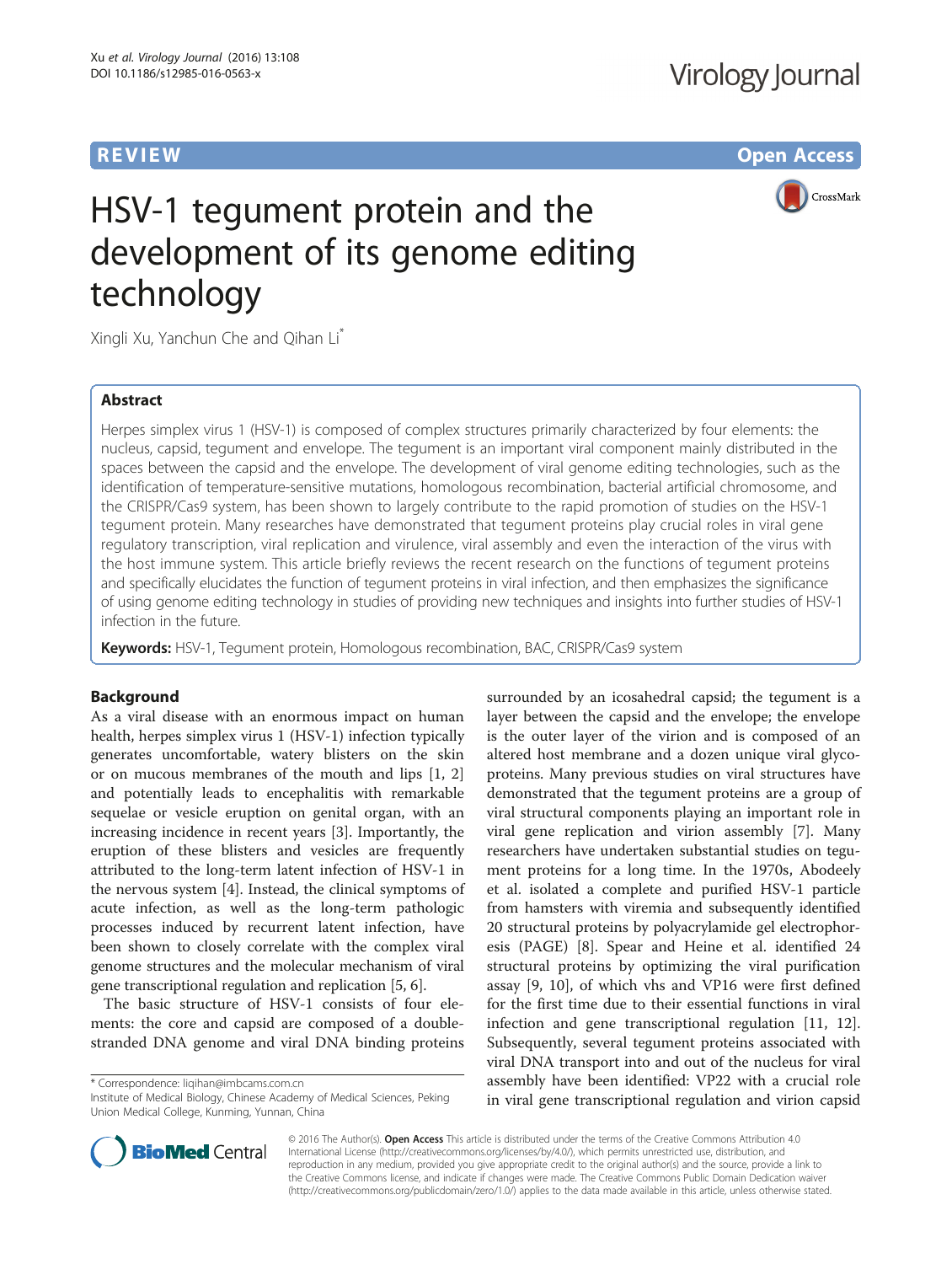formation and envelopment [[13](#page-5-0)]; UL36 involving in the targeting of incoming capsids to the nucleus and the release of the viral genome into the nucleus [\[14](#page-5-0)]; UL31, Us3, ICP34.5, UL36, UL37 and UL51 required for regulating viral nuclear egress; other proteins, including UL36, UL37, UL11, UL20 and UL46-49, associating with the primary envelopment of HSV-1.

In the 1970s, the establishment and development of protein mass spectrometry rapidly promoted and facilitated further studies on tegument proteins, which thereby largely contributed to the identification of several proteins with small content or low molecular weight. Loret et al. identified four tegument proteins—UL7, UL23, UL50 and UL55—by mass spectrometry in 2008 and concomitantly confirmed the feature of tegument proteins for ICP0 and ICP4, regardless of the long term argument for their biological features [\[15](#page-5-0)]. Thereafter, the function of UL7 was determined to be closely associated with the virulence and virion assembly and egress from the envelope [[16, 17\]](#page-5-0). UL50 was seen to play an essential role in neurovirulence induction and in nucleotide metabolism [[18\]](#page-5-0). Although the network of viral protein interactions has been gradually established for clarifying the function of multiple tegument proteins via the use of many assays, such as biochemical analyses, yeast two hybrids and co-immunoprecipitation [[19\]](#page-5-0), research on the immune response in humans to viral infection has just been initiated. An increasing number of studies have demonstrated the crucial roles of multiple tegument proteins, including ICP0 and Us3 in inducing interferon production and subsequently activating the immune response in hosts. Collectively, these findings appear to suggest the potential role of the tegument proteins in the development of new vaccines and drugs for protection from viruses and in the treatment of viral diseases. In this article, the function of the HSV-1 tegument proteins is briefly described for a better understanding of their potential application in clinical studies.

#### Early studies on tegument proteins

vhs is first identified as one of the tegument proteins for playing an important role in the early stage of viral infection in cells. Nishioka et al. discovered that HSV infection in Friend erythroleukemia cells (FL cells) could lead to the inhibition of globulin synthesis and the degradation of globulins encoding RNA [\[20, 21](#page-5-0)]. Schek et al. observed that HSV-1 infection in Vero cells was linked to the degradation of actin, tubulin and histone mRNAs [\[11](#page-5-0)]. With the development of viral DNA mutation technology, genomics and proteomics, Oroskar et al. identified a temperature-sensitive mutant strain with greatly improved cellular mRNA stability during infection [[22](#page-5-0)]. This finding was subsequently confirmed to be related to the vhs tegument protein [\[23\]](#page-5-0). The vhs

tegument protein was found to function in the cellular mRNA degradation process at an early stage of viral infection. In the next ten years, an increasing number of functions of the vhs protein have been described as follows: the vhs protein is a tegument protein of 58 kDa encoded by the UL41 gene and enable of entering cells to induce mRNA degradation; vhs is subsequently responsible for guiding cells from a state of host protein synthesis to viral protein synthesis; the vhs protein has been shown to consecutively promote the transcription of viral mRNA and to facilitate the maintenance of the expression of viral genes after the initiation of viral gene transcription [[24\]](#page-5-0). Everly and Read discovered the biological features of the vhs protein and its activity of an RNA enzyme for inducing RNA degradation in cells, including the degradation of viral mRNA via its presence or simply by its interaction with cellular transcriptional initiator 4H [\[25](#page-5-0)]. In infected cells, vhs exhibits a specific selection for terminal mRNA molecules and first triggers mRNA degradation in the 5′ terminal sequence of the translation initiating domain prior to the degradation of the 3′ terminal sequence [[26](#page-5-0)]. In contrast, this limited characteristic of vhs is failed to exhibit in purified virions due to the absence of specific regions for RNA degradation [\[27\]](#page-5-0). All of these findings are most likely to imply that the potential interaction of specific cellular proteins and vhs is typically lacking in purified virions; which thereby makes the vhs failing to display the specific site selection of mRNA molecules triggered in cells [[28\]](#page-6-0). In recent years, researchers also noted that mRNA degradation by vhs could potentially be regulated by its interaction with the tegument protein UL47 [\[29](#page-6-0)].

The function of another well-known tegument protein, VP16, in viral gene expression and regulation has been studied since the 1980s. The HSV-1 gene expression cascade in terms of immediate early, early, and late genes was demonstrated to be strictly controlled. In particular, during the early stages of a viral infection, a viral structural protein was identified to induce immediate early gene expression as a result of its presence in the cellular environment with the inactivated HSV-1 [[30\]](#page-6-0). Campbell et al. co-transfected a chimeric plasmid containing individually cloned HSV-1 genomic fragments and immediate early gene-controlled thymidine kinase genes into cells for localizing the regulatory factor of this gene at the EcoRII enzyme-cutting site (the axis in viral genome is 0.635–0.721) by assaying thymidine kinase activity [[12\]](#page-5-0). Further gene cloning confirmed the identity of this protein as ICP25 (now named VP16). The transcriptional regulation of VP16 on the viral IE gene was determined by a common co-motif (the sequence is TAATGARAT) with one or multiple copies in the upstream region of a specific IE initiating domain [\[31, 32](#page-6-0)]. Nevertheless, VP16 was not shown to individually bind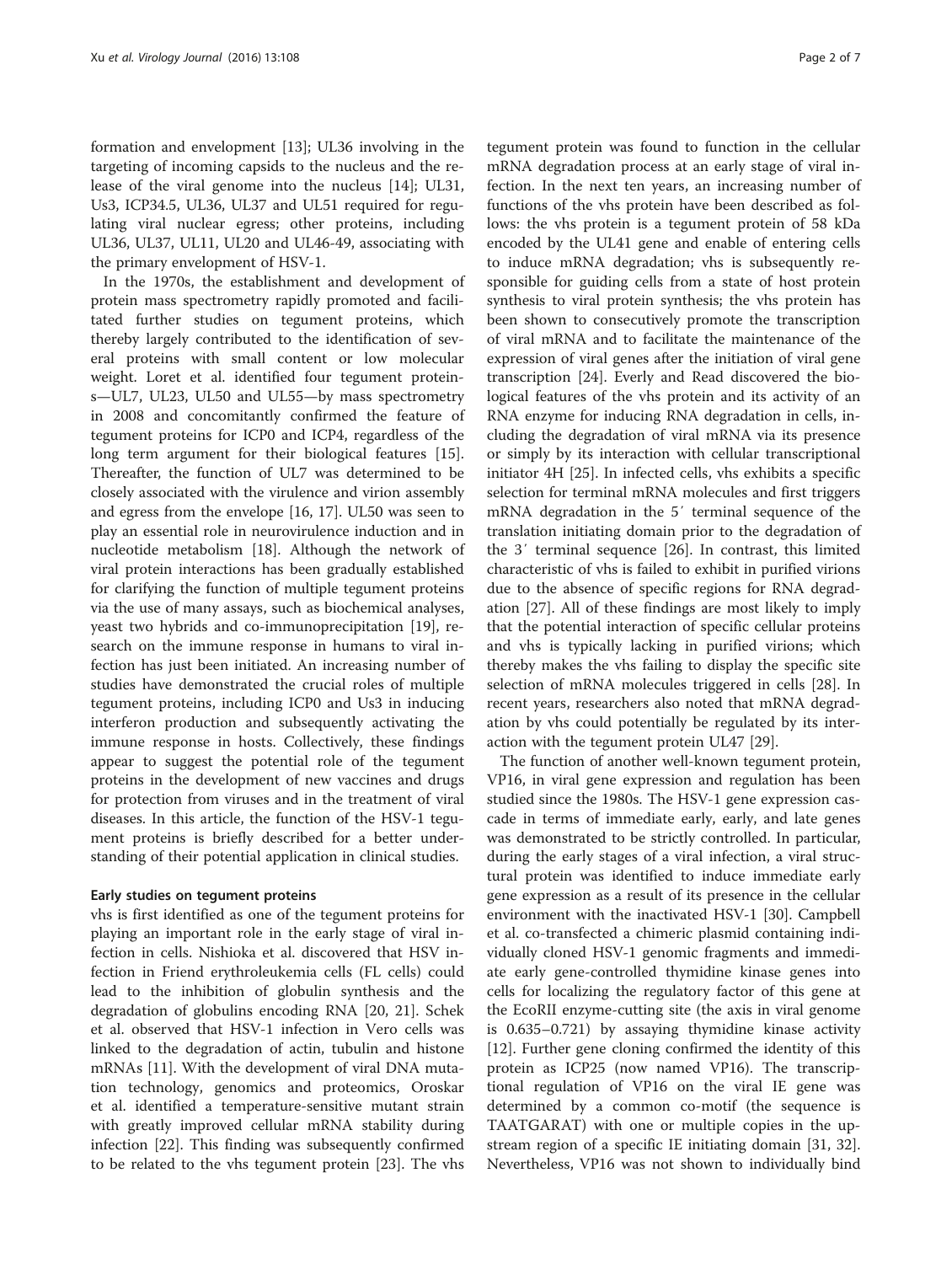to this motif nor bind to non-specific DNA sequences. Rather, VP16 played a role in transcriptional regulation via the interaction of the cellular transcriptional factor OCT-I with the octamer sequence (containing TAATGARAT motif) and the host cell factor-1 (HCF-1) [\[33](#page-6-0), [34](#page-6-0)].

## The developmental studies of tegument proteins

Before the 1990s, the identification and localization of HSV-1 proteins appeared to merely depend upon mutant viral strains that were temperature-sensitive and on the marker rescue assay, which thereby led to limitations in studying its related functions. In 1992, Shizuya et al. constructed the first bacterial artificial chromosome (BAC) vector BAC108L based upon an F1 factor backbone of Escherichia coli with an insertion of a 300 kb DNA fragment [[35](#page-6-0)]. This approach was mainly applied to identify the specific deletion, which greatly promoted the studies of HSV-1 viral gene functions. Additionally, the development and employment of mass spectrometry largely contributed to facilitating the identification of four new tegument proteins, UL7, UL23, UL50 and UL55, as well as the classification of the ICP0 and ICP4 proteins as tegument proteins [[15\]](#page-5-0). These findings will be individually described in the following paragraph.

#### Viral gene transcriptional regulation factor

All the Herpesviruses have been found to exhibit the cascade of immediate early genes, early genes, and late genes in viral replicative gene expression, during which multiple tegument proteins are speculated to be largely involved. When a viral genomic DNA molecule enters into the nucleus, the VP16 viral protein first initiates a gene transcriptional event to enable cis-activation of the transcription of the immediate early proteins ICP0, ICP4, ICP22, ICP27 and ICP47. Upon production of ICP0, ICP0 and the nuclear domain 10 (ND10) sub-structure codistribute within spots in the nucleus. The viral protein ICP0 subsequently induces SUMO-1-modified PML and sp100 to damage the ND10 structure via a protease pathway within several hours and stimulate viral infection and cis-activate early gene and late gene transcription [[36](#page-6-0)]. Furthermore, ICP0 is evidenced to enhance early and late gene transcription by neutralizing the inhibitory activity associated with the HDAC amino terminal by interacting with the HDAC 4, 5, 7 amino terminals [\[37](#page-6-0)].

Another transcriptional regulatory factor required for establishing HSV-1 infection is ICP4 responsible for modulating HSV-1 replication and transcription required for balancing the HSV-1 entry into the infectious or latent state. ICP4 is able to negatively modulate the ICP4 promoter, the latency-associated promoters and long and short junction-spanning transcripts (L/ST) promoters [[38](#page-6-0)–[40\]](#page-6-0). ICP4 can activate the early and late gene transcription of a vast majority of viruses by acting as an

important transcriptional activating factor. ICP4 exhibits a specific affinity to DNA sequences by acting as a DNA binding protein. On the base of analyzing the known individual ICP4 binding domains, researchers summarize a group of DNA sequences with specific regularity i.e., RTCGTCNNYNYSG, of which R is purine, Y is pyrimidine, S is C or G, and N is any base [\[41\]](#page-6-0).

Additionally, many studies have substantially evidenced the essential function of Us3 in viral gene expression and maturation. Us3 has been shown to repress histone deacetyltransferases and enhance viral gene expression via phosphorylating histone deacetylase 1 (HDAC-1) and HDAC-2 [\[42](#page-6-0)]. Some studies have demonstrated that UL14 could indirectly modulate immediate early gene transcription by expediting VP16 entry into the nucleus at the early stages of infection [[43](#page-6-0)]. An in vitro cell culture assay revealed that the infection of the UL13 deletion mutant viral strain with cells could lead to a decrease in the expression levels of the ICP0, UL26, UL26.5, UL38, vhsand Us11 [[44\]](#page-6-0).

#### Viral genome replication-associated UTPase protein

dUTP is hydrolyzed to dUMP and pyrophosphate via dUTP enzyme catalysis. Because it is easier for DNA polymerase to introduce dUTP into the DNA strand during replication and in the generation of point mutations or strand breaks, the hydrolyzation of dUTP by the dUTP enzyme is required for the precise replication of DNA [[45\]](#page-6-0). The functions of viral UL50 have gradually been got to know since the classification of UL50 as a tegument protein by Loret et al. UL50 was identified to encode the dUTP enzyme required for viral replication. dUTP is also involved in nucleotide metabolism, which plays an essential role in viral replication. Akihisa Kato et al. observed that the UL50 encoding dUTP enzyme had the capacity to interact with cellular dUTP to cooperatively expedite precise viral gene replication. Furthermore, viral dUTP enzyme activity was typically shown to depend on the phosphorylation of serine187 by the Us3 protein [[18](#page-5-0)]. In the subsequent experiment, the neurovirulence of the virus was clearly eliminated, and the mutation ratio of the viral genome was significantly increased in infected mice upon serine 187 mutation to alanine. The high expression of the dUTP enzyme in cells was shown to clearly improve these biological effects, reduce genomic mutations and lead to the recovery of neurovirulence [\[46](#page-6-0)].

## Thymidine kinase (TK)

The HSV-1 UL23 gene encoding thymidine kinase (TK) has received great attention for a long time. However, TK was defined to be a member of the tegument protein family for the first time by protein mass spectrometry in 2008 by Loret et al. TK is responsible for synthesizing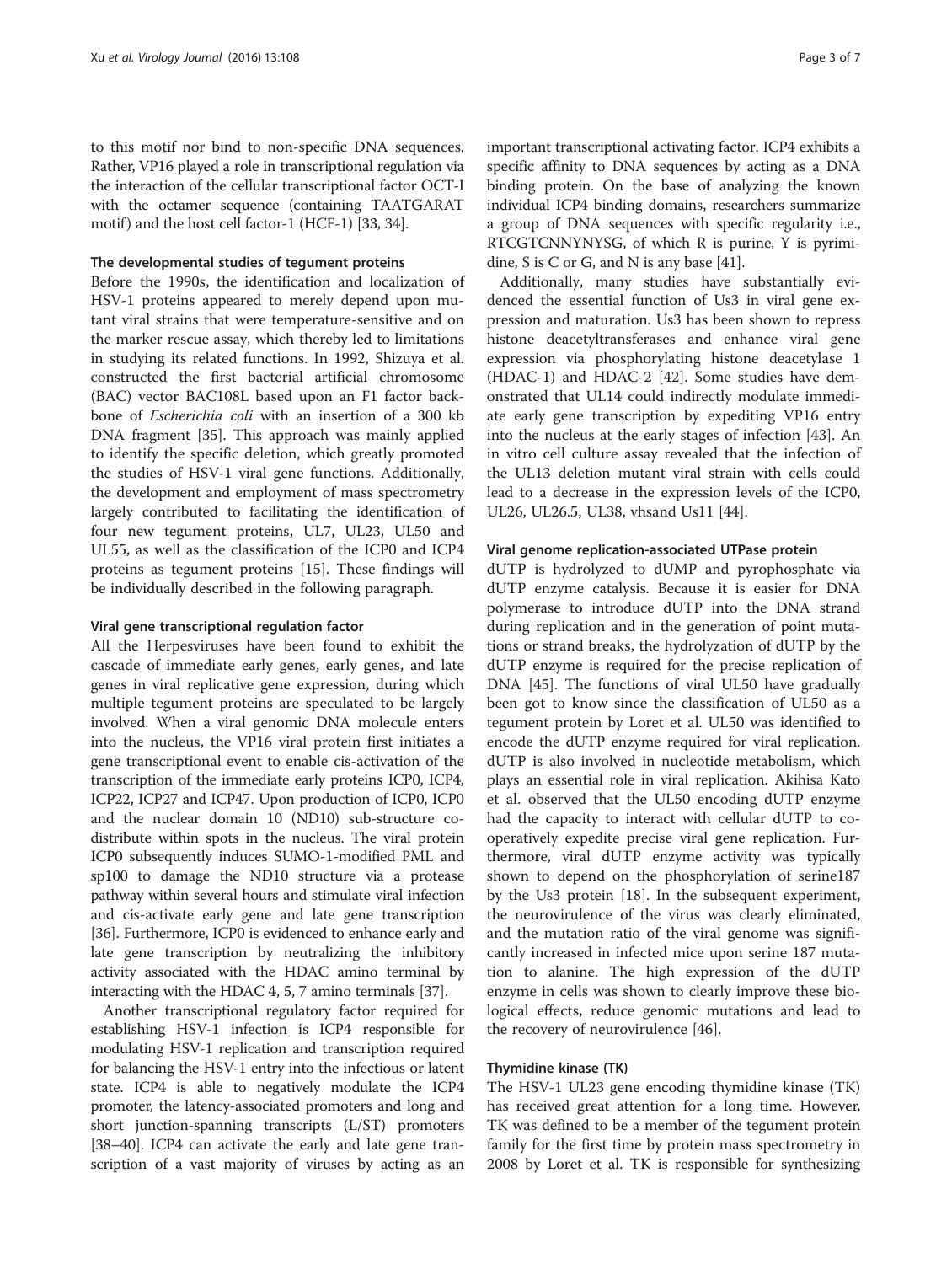thymidine (Thd) and ATP into thymidine monophosphate (TMP) and exhibits deoxycytidine kinase (dCK) activity for phosphorylating deoxycytidine (dCyd) to dCyd monophosphate. TK also act as thymidylate kinase (TMPK) to phosphorylate TMP to thymidine diphosphate (TDP) [\[47, 48\]](#page-6-0), as well as capable of phosphorylating acyclovir to acyclovir monophosphate, which is directly linked to the repression of viral replication by reducing DNA polymerase activity, and thereby makes TK becoming an essential target for the development of acyclovir anti-viral drugs and associated drug tolerance studies.

## Viral virulence-associated proteins

Chou et al. had previously reported that ICP34.5 was closely associated with HSV-1 neurovirulence [[49\]](#page-6-0). Subsequent studies indicated that ICP34.5 could antagonize Beclin 1-mediated autophagy. ICP34.5 was shown to reduce this protective function in the host via its interaction with the mammalian autophagy protein Beclin 1 [[50\]](#page-6-0). The study of viral UL14 function was performed in a mutant strain containing a UL14 deletion. UL14 is a highly conserved protein of approximately 32 kDa frequently phosphorylated and expressed at low levels in the herpes virus family. The infection of cells with the virus with a UL14 gene deletion at a low multiplicity of infection (moi) displays a slow replication speed for repressing viral release. When the mutant virus is intracranially injected in mice, the 50 % lethal dosage is shown to be reduced by over 30,000-fold, and the number of recurrent infections in mice infected with this mutant virus is remarkably reduced as well. All of these data are sufficient to implicate the essential roles of UL14 in viral replication and in the viral lytic and latent infection processes [\[51](#page-6-0)]. The mutant strain with the UL7 gene deletion exhibits equally reduced replication and plaque formation in Vero cells, which appears to suggest the potential function of UL7 in viral virulence [[16\]](#page-5-0).

#### Viral transport and maturation-associated proteins

About half of the HSV-1 encoding tegument proteins play essential roles in viral transport and maturation. When HSV-1 attaches to cells, the majority of tegument and envelope proteins are triggered to release from the viral nucleocapsid. However, only a small number of tegument proteins still bind to the nucleocapsid and subsequently migrate into the nucleus. Us3, UL36 and UL37 are not identified to release from the nucleocapsid. Us3 is another protein kinase of HSV-1 that encodes a serine/threonine kinase. Many studies have shown substantial evidence of the crucial function of Us3 in viral gene expression and maturation. Us3 was shown to not only expedite nucleocapsid transport from the nucleus to the cytoplasm [[52\]](#page-6-0) but also to ensure the fusion of

the viral envelope with the peripheral nuclear membrane during viral egress from the nucleus by phosphorylating the gB protein [[53\]](#page-6-0). The UL36 protein is a highly conserved tegument protein with low expression levels in the herpes virus family. The study of UL36 started from the construction and phenotype analysis of the tB7 temperature-sensitive mutant viral strain, but the study remained stagnant until the construction of the mutant viral strain with the UL36 deletion. The phenotype identification assay revealed that UL36 deletion could directly contribute to viral nucleocapsid aggregation in the cytoplasm and subsequently repressed capsid formation and envelopment [[54\]](#page-6-0). The study of UL36 localization showed a characteristic peripheral distribution of UL36 at an early stage of viral infection, with de novosynthesized UL36 being distributed in the peripheral nucleus, cytoplasm and rarely in the nucleus. The findings of nucleocapsid aggregation in the mutant strain with a UL36 deletion, as well as the characteristic distribution of UL36 proteins are most likely to imply that UL36 might be a critical factor in expediting nucleocapsid transport to the cytoplasm for tegument formation [\[55](#page-6-0)]. Importantly, the expedition of UL36 transport to the nucleocapsid is speculated to mainly depend upon the highly conserved nuclear localization sequences in the neighboring N-terminal structural domain [[56](#page-6-0)]. Additionally, UL36was shown to promote the secondary envelopment in virion assembly through its direct interaction with the UL37 protein in the N-terminal structural domain [[57\]](#page-6-0).

However, most of the tegument proteins have been shown to release from the nucleocapsid upon attaching to cells and subsequently to perform their functions in viral envelopment. UL11, UL6, UL21, UL47, VP16 and VP22 are closely associated with viral envelopment. The mutant viral strain with the VP22 deletion exhibits a remarkable repression on egress from the nucleus and subsequent spread between cells, which allows for an implications of several VP22 functions in virion assembly and cellular egress with mechanisms remained largely unknown [\[58](#page-6-0)]. VP16 is a classical transcriptional regulatory factor with a crucial role in virion assembly. A substantial nucleocapsids are aggregated in the cells infected with the viral strain with the VP16 gene deletion, and an increase in the virion with incomplete envelopes is observed [\[59\]](#page-6-0). The virion with the incomplete envelope produced in cells infected by the viral strain with the UL11 gene deletion is increased by 2-3-fold compared to cells infected with a wildtype strain [\[60](#page-6-0)]. Currently, there are few reports on the studies of UL16, UL21 and UL47, and UL16 is speculated to involve in envelopment as a result of its direct interaction with gE proteins composed of essential envelope elements [\[61](#page-6-0)]. UL21 is presumed to associated with viral maturation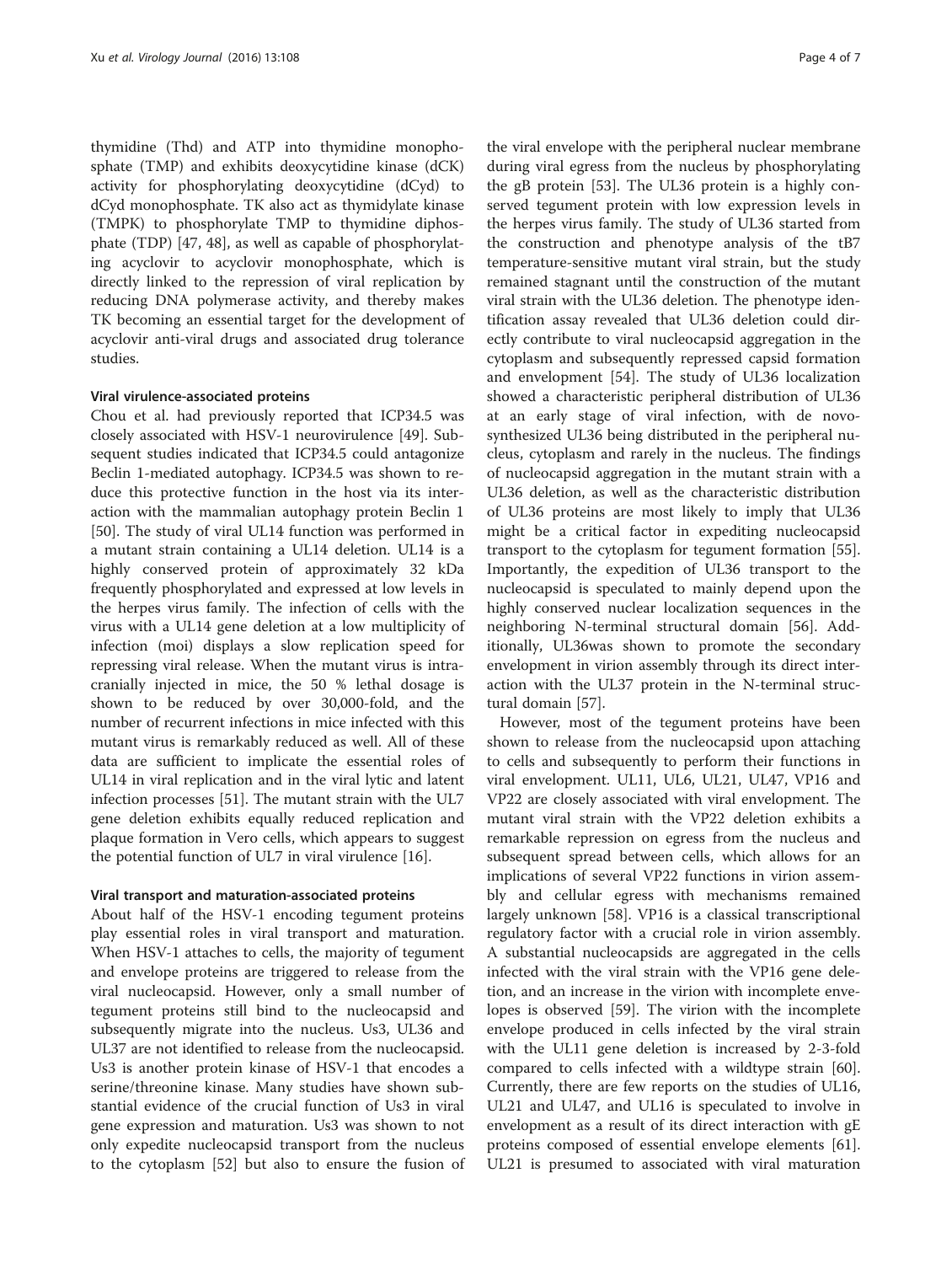because of the equally decreased titers and small plaques observed in the mutant strain with the UL21 gene deletion [\[62](#page-6-0)]. Zhuoming Liu et al. demonstrated that the number of primary enveloped virions was reduced in the perinuclear space, whereas the number of nucleocapsids was clearly increased upon infection by the mutant strain with the UL47 gene deletion. Thus, these findings are sufficient to suggest the correlation to the interaction between UL47 and Us3 and UL31 and UL34 in cells [\[63\]](#page-6-0).

## New studies on tegument proteins

With the gradual understanding and revelation of potential functions of various tegument proteins in viral infection, scientists have started to emphasize the theoretical knowledge on the practical significance in clinical drug and vaccine development, of which the immune response induced in viral infections is receiving the greatest attention. Multiple members of tegument proteins are generally recognized to be critical in inducing an immune response in hosts. For example, Us3 has been shown to down-regulate the expression of major histocompatibility complex I (MHC-I) on the surface of inflammatory cells to allow viruses for escaping from the host immune response; to cooperatively interact with glycoprotein gB for rapidly repressing the activation of CD1d antigen delivery and natural killer T cells; to phosphorylate IFN regulatory factor 3 (IRF3) for repressing the production of IFN-β. The Us3 protein kinase has been shown to phosphorylate the α subunit of the INF-γ receptor for repressing the expression of the INF stimulating gene (ISG) induced by IFN-γ [\[64](#page-6-0)–[66\]](#page-6-0). Us3 has been shown to phosphorylate serine 75 on p65 for repressing p65 nuclear trans-localization and the activation of the NF-kB pathway and to down-regulate inflammatory cytokine IL-8 levels for subsequently repressing the immune response induced by viral infection [\[67\]](#page-6-0). In a study of investigating the HIV super-infection course by HSV-1, the functions of the finger-ring structure of ICP0 and the ubiquitin ligase E3 were shown to be involved in a number of signaling pathways in cells. ICP0 has the capacity to block the anti-viral response induced by interferons during the early stages of viral infection through the specific inhibition of the cellular response mediated by interferon-regulated factor 3 (IRF3) and IRF7 [[68](#page-6-0)].

Additionally, in the research and development on preventive or treatment vaccines, more and more tegument proteins have been demonstrated to be potential targets for constructing live attenuated vaccines. vhs, ICP0, ICP4, ICP34.5, UL14 and UL7 are associated with host mRNA degradation, viral gene transcriptional regulation and viral virulence rather than being required for viral growth, which are equally speculated to be good targets. The mutant strains with deletions in these genes have successfully been constructed and exhibit remarkably reduced viral pathogenicity by using the classical BAC approach. Nevertheless, the virulence of these mutants has not been sufficiently eliminated to receive attention. Notably, the Zhang Lab first reported on a CRISPR-Cas9 system that was originally observed in bacteria and archaea as an adaptive microbial immune system mediated by a long-term selection pressure of bacteriophages [\[69](#page-6-0)]. This technology brings new hope for precise editing of DNA viruses and the development of HSV-1 vaccines. The CRISPR-Cas9 system consists of segments of prokaryotic DNA identified by complementary base pairing of short CRISPR RNAs functioning as guiding strands to direct the Cas9 nuclease to the complementary invading DNA. Subsequently, homologous recombination or nonhomologous end joining is induced to edit the target DNA. The discovery of the CRISPR-Cas9 system has provided a powerful tool for scientists to specifically target the efficient modification of the invading DNA genome. For the first time, Yan Wei and TadahiroSuenaga et al. used the CRISPR- Cas9 system to conduct the precise editing of a DNA virus with a complicated genome structure at high efficiency without off-target effects [[70](#page-6-0), [71\]](#page-6-0). Wang J et al. attempted to knock out the EBV (Epstein-Barr virus) latency-associated gene by using the CRISPR-Cas9 system for the potential treatment of latent EBV infection. Rajia cells isolated from patients with latent EBV infections and Burkitt's lymphoma were treated with CRISPR-Cas9-associated plasmids, and the cell replication and EBV load in cells, respectively, were shown to be remarkably reduced [\[72](#page-6-0)]. These findings are most likely to suggest the potential application of the CRISPR-Cas9 system in vaccine development and in the treatment of viral diseases.

# Conclusion

With regard to tegument proteins, studies on the UL11, UL16, UL21, UL7 and UL55 proteins have primarily been initiated. In light of the undertakings on herpes virus family members, such as VZV, EBV and HCMV, the modification of the viral genome and the proteins associated with using various technologies have greatly promoted virus-associated research. In the 1980s, scientists could only modify viruses by using temperaturesensitive mutations and homologous recombination assays, with the subsequent identification of target functional proteins via the marker rescue assay. Thus, the studies of HSV-1-associated proteins have been restricted to viral proliferation or replication-associated molecules, in which the essential functions of the tegument proteins ICP0, ICP4, vhs and VP16 in viral gene transcriptional regulation are defined.

Despite the difficulties in construction, the timeconsuming process, and the low mutation rate, the BAC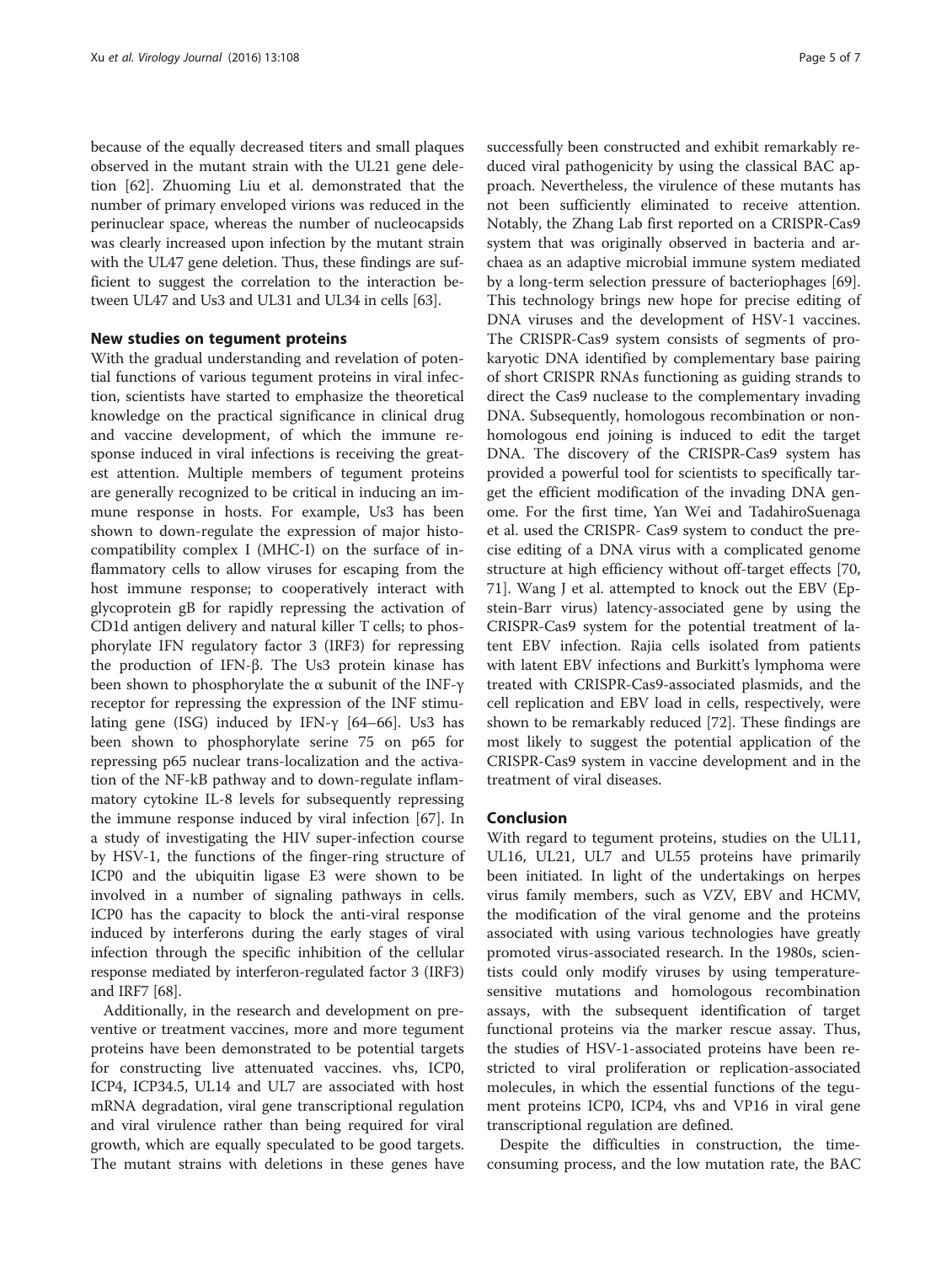<span id="page-5-0"></span>system has been applied to almost all of the viral proteins. This system has played the most important role in HSV-1 studies. The vast majority of mutant viral strains with tegument deletions have successfully been constructed for the past 20 years since the establishment of BAC system. Together with the development of yeast two hybrids, pull-down assays, co-immunoprecipitation and chromatin co-immunoprecipitation technologies, the functions and mechanisms of viral gene transcriptional regulatory factors, viral virulence associated proteins, viral dUTP enzymes, viral transport and maturation-associated proteins have primarily been described and defined. However, due to the restriction to low efficiencies and high difficulties in the BAC system, the mutant viral strains with two or multiple gene deletions are still difficult to be constructed, which simultaneously leads to a restriction in the construction of viral protein interaction networks and a comprehensive understanding of HSV-1 proteomics.

Surprisingly, the development of the CRISPR-Cas9 system provides a new technique for studying HSV-1 proteins, enabling the generation of precise mutations in the HSV-1 gene within a short period of time. Furthermore, the experiment is simple and will not leave any trail of the viral genome when the genetic mutation is performed. Currently, a mutant viral strain with a point mutation and gene deletion have been successfully constructed by using the CRISPR-Cas9 system, and the function and correlated mechanisms of this protein have been subsequently explored by using pull-down and chromatin co-immunoprecipitation assays. In future studies, scientists may be able to construct mutant viral banks with multiple genetic mutations of interest, which could not only extensively be used to further analyze protein functional mechanisms and protein interaction networks but also to provide new exploratory and thinking approaches for preventing and treating against HSV-1 infections that pose a great threat to human health.

#### Acknowledgement

This work was supported by the National Basic Research Program (2012CB518901), the National Natural Science Foundation of China (31300143, 31100127). The funders had no role in study design, data collection and analysis, decision to publish, or preparation of the manuscript.

#### Authors' contributions

XX wrote the manuscript; YC participated in English editing of the manuscript; all authors contributed to read and approve the final version of the manuscript.

#### Competing interests

The authors declare that they have no competing interests.

# Received: 18 March 2016 Accepted: 14 June 2016 Published online: 24 June 2016

#### References

Xu F, Sternberg MR, Kottiri BJ, McQuillan GM, Lee FK, Nahmias AJ, et al. Trends in herpes simplex virus type 1 and type 2 seroprevalence in the United States. JAMA. 2006;296:964–73.

- 2. Fatahzadeh M, Schwartz RA. Human herpes simplex virus infections: epidemiology, pathogenesis, symptomatology, diagnosis, and management. J Am Acad Dermatol. 2007;57:737–63. quiz 64–6.
- 3. Garland SM, Steben M. Genital herpes. Best Pract Res Clin Obstet Gynaecol. 2014;28:1098–110.
- 4. Thompson RL, Sawtell NM. The herpes simplex virus type 1 latency-associated transcript gene regulates the establishment of latency. J Virol. 1997;71:5432–40.
- 5. Artusi S, Nadai M, Perrone R, Biasolo MA, Palu G, Flamand L, et al. The Herpes Simplex Virus-1 genome contains multiple clusters of repeated G-quadruplex: Implications for the antiviral activity of a G-quadruplex ligand. Antiviral Res. 2015;118:123–31.
- 6. Weir JP. Regulation of herpes simplex virus gene expression. Gene. 2001; 271:117–30.
- 7. Diefenbach RJ. Conserved tegument protein complexes: Essential components in the assembly of herpesviruses. Virus Res. 2015;210:308–17.
- 8. Abodeely RA, Palmer E, Lawson LA, Randall CC. The proteins of enveloped and de-enveloped equine abortion (herpes) virus and the separated envelope. Virology. 1971;44:146–52.
- 9. Spear PG, Roizman B. Proteins specified by herpes simplex virus. V. Purification and structural proteins of the herpesvirion. J Virol. 1972;9:143–59.
- 10. Heine JW, Honess RW, Cassai E, Roizman B. Proteins specified by herpes simplex virus. XII. The virion polypeptides of type 1 strains. J Virol. 1974;14:640–51.
- 11. Schek N, Bachenheimer SL. Degradation of cellular mRNAs induced by a virion-associated factor during herpes simplex virus infection of Vero cells. J Virol. 1985;55:601–10.
- 12. Campbell ME, Palfreyman JW, Preston CM. Identification of herpes simplex virus DNA sequences which encode a trans-acting polypeptide responsible for stimulation of immediate early transcription. J Mol Biol. 1984;180:1–19.
- 13. Benboudjema L, Mulvey M, Gao Y, Pimplikar SW, Mohr I. Association of the Herpes Simplex Virus Type 1 Us11 Gene Product with the Cellular Kinesin Light-Chain-Related Protein PAT1 Results in the Redistribution of Both Polypeptides. J Virol. 2003;77:9192–203.
- 14. Cardone G, Newcomb WW, Cheng N, Wingfield PT, Trus BL, Brown JC, et al. The UL36 tegument protein of herpes simplex virus 1 has a composite binding site at the capsid vertices. J Virol. 2012;86:4058–64.
- 15. Loret S, Guay G, Lippe R. Comprehensive characterization of extracellular herpes simplex virus type 1 virions. J Virol. 2008;82:8605–18.
- 16. Tanaka M, Sata T, Kawaguchi Y. The product of the Herpes simplex virus 1 UL7 gene interacts with a mitochondrial protein, adenine nucleotide translocator 2. Virol J. 2008;5:125.
- 17. Roller RJ, Fetters R. The herpes simplex virus 1 UL51 protein interacts with the UL7 protein and plays a role in its recruitment into the virion. J Virol. 2015;89:3112–22.
- 18. Kato A, Hirohata Y, Arii J, Kawaguchi Y. Phosphorylation of herpes simplex virus 1 dUTPase upregulated viral dUTPase activity to compensate for low cellular dUTPase activity for efficient viral replication. J Virol. 2014;88:7776–85.
- 19. Lee JH, Vittone V, Diefenbach E, Cunningham AL, Diefenbach RJ. Identification of structural protein-protein interactions of herpes simplex virus type 1. Virology. 2008;378:347–54.
- 20. Nishioka Y, Silverstein S. Degradation of cellular mRNA during infection by herpes simplex virus. Proc Natl Acad Sci U S A. 1977;74:2370–4.
- 21. Nishioka Y, Silverstein S. Requirement of protein synthesis for the degradation of host mRNA in Friend erythroleukemia cells infected wtih herpes simplex virus type 1. J Virol. 1978;27:619–27.
- 22. Oroskar AA, Read GS. A mutant of herpes simplex virus type 1 exhibits increased stability of immediate-early (alpha) mRNAs. J Virol. 1987;61:604–6.
- 23. Smibert CA, Johnson DC, Smiley JR. Identification and characterization of the virion-induced host shutoff product of herpes simplex virus gene UL41. J Gen Virol. 1992;73:467–70.
- 24. Oroskar AA, Read GS. Control of mRNA stability by the virion host shutoff function of herpes simplex virus. J Virol. 1989;63:1897–906.
- 25. Everly DN, Feng P, Mian IS, Read GS. mRNA Degradation by the Virion Host Shutoff (Vhs) Protein of Herpes Simplex Virus: Genetic and Biochemical Evidence that Vhs Is a Nuclease. J Virol. 2002;76:8560–71.
- 26. Karr BM, Read GS. The virion host shutoff function of herpes simplex virus degrades the 5′ end of a target m RNA before the 3′ end. Virology. 1999;264:195–204.
- 27. Zelus BD, Stewart RS, Ross J. The virion host shutoff protein of herpes simplex virus type 1: messenger ribonucleolytic activity in vitro. J Virol. 1996;70:2411–9.